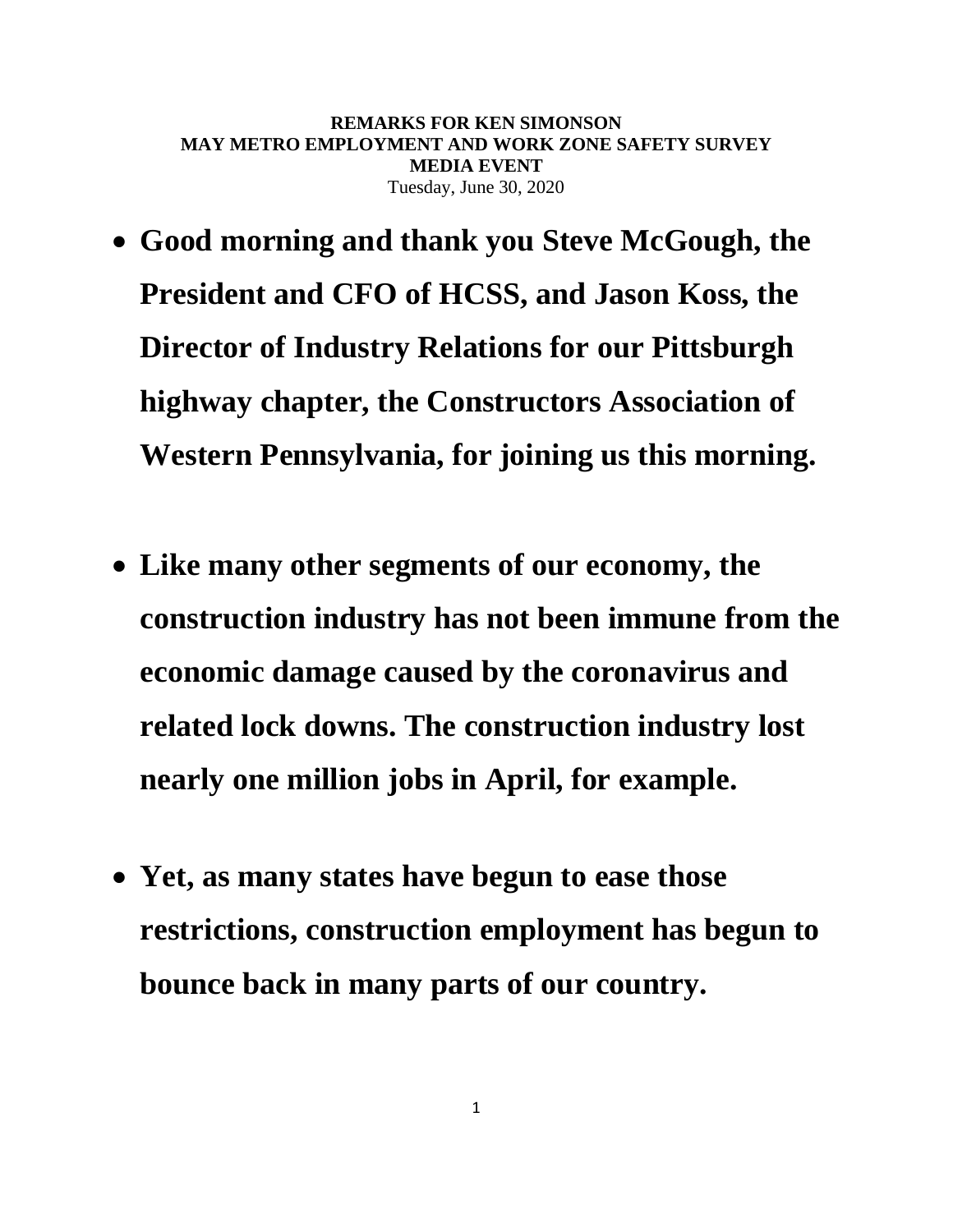- **According to new figures the Associated General Contractors of America is releasing today, construction employment increased in 329 out of 358 metro areas between April and May.**
- **Among the cities adding new construction jobs, Jason's hometown of Pittsburgh added 22,000 new jobs between April and May, a 60 percent increase. The Steel City had the third largest total increase in construction employment out of the 358 metro areas we track.**
- **As a construction economist, it is great to see so many more people working in construction in May compared to a month ago. Many of those workers will be busy improving our highways and bridges in work zones that are typically close to moving traffic.**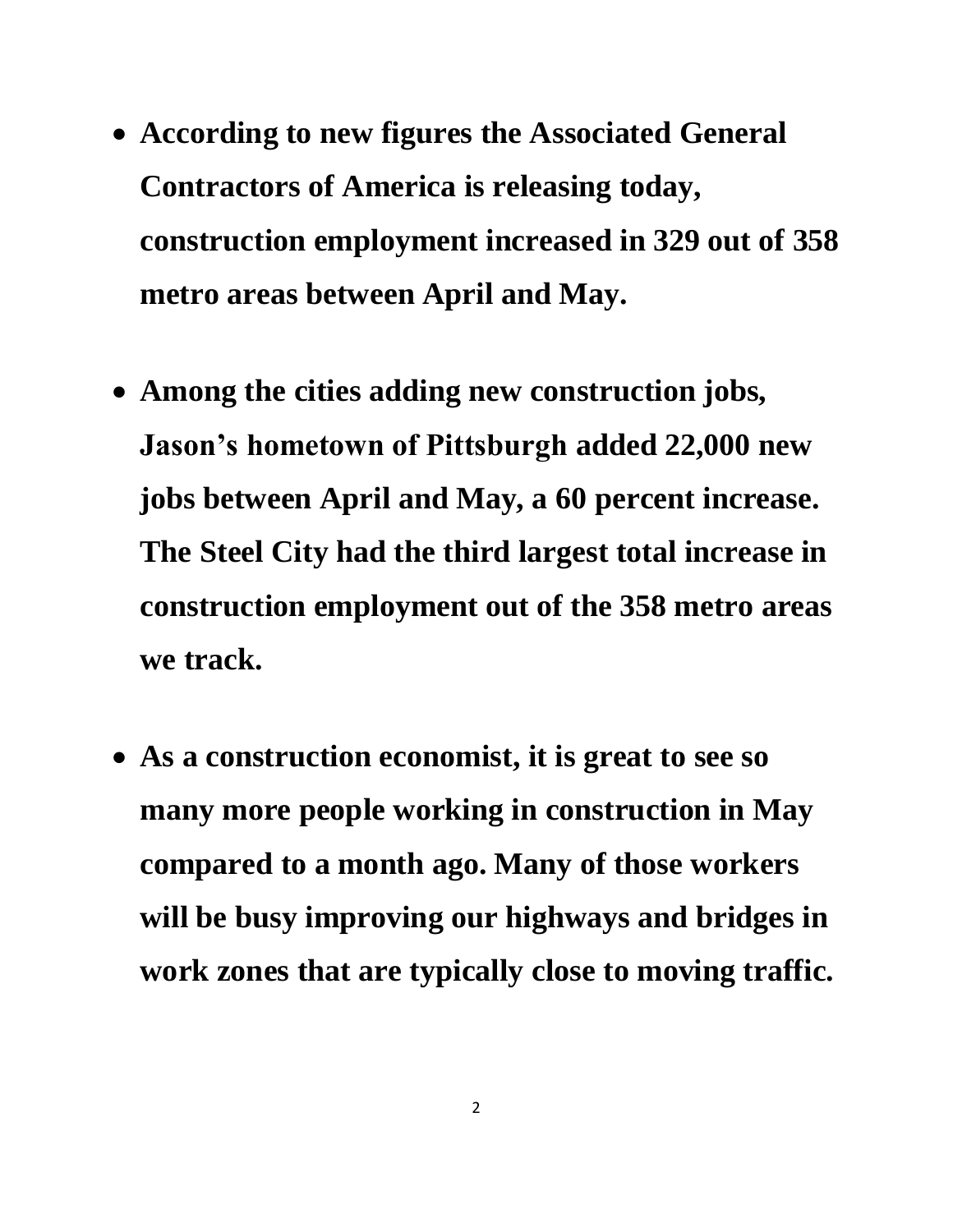- **And it important to remember that any time your job site is just a few feet away from fast moving traffic, danger is never far away. Every year, hundreds of people die in highway work zone crashes, including many of the men and women our members employ.**
- **This is simply unacceptable. That is why the Associated General Contractors of America and HCSS each year undertake a nationwide survey of highway contractors that collected more than 200 responses this year. The purpose is to measure the extent, causes and possible solutions to the problem of highway work zone crashes and the injuries and fatalities that all too often come with them.**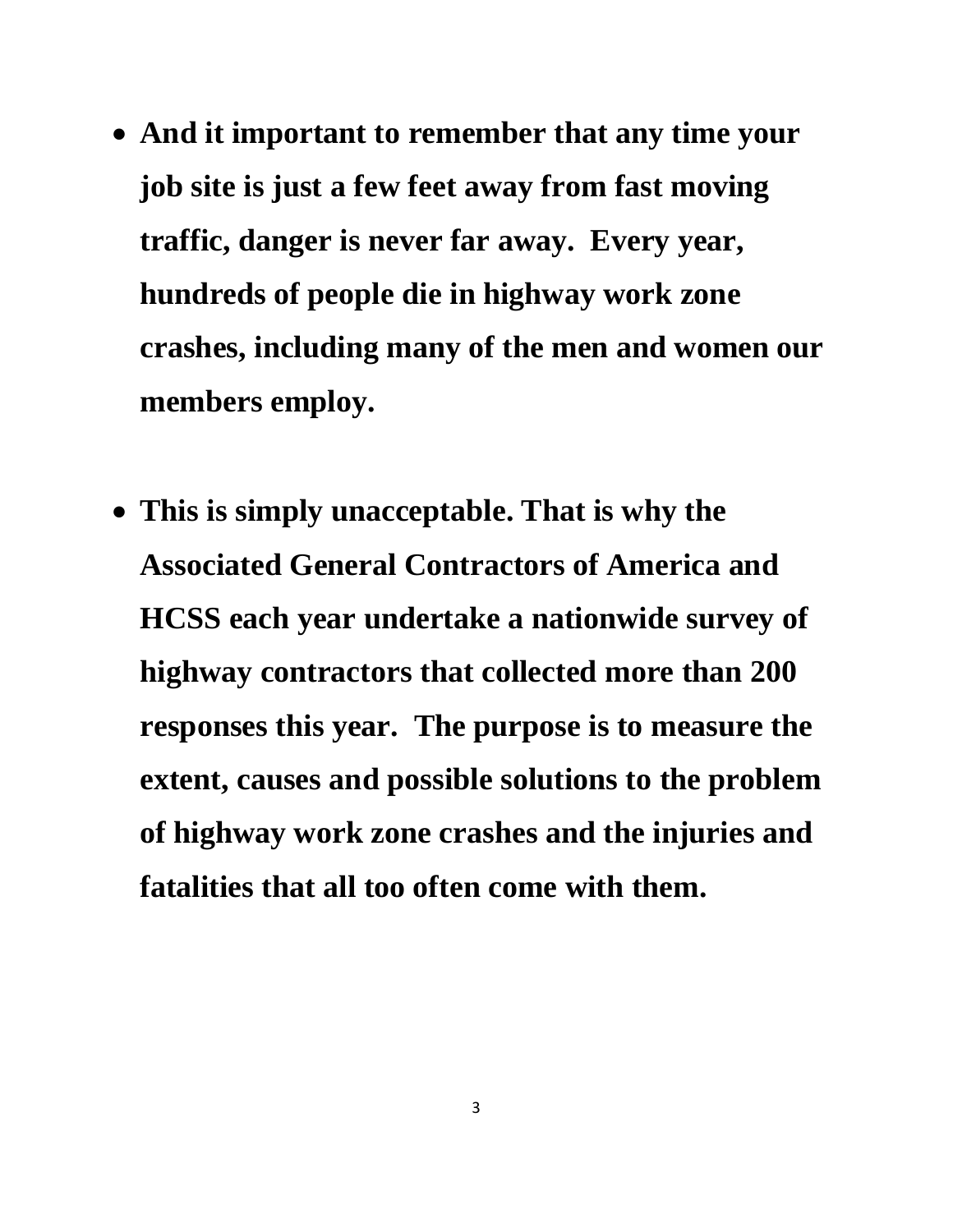- **The findings are sobering. Two-thirds of the respondents reported at least one crash in the past year involving a moving vehicle at highway work zones where they operate.**
- **More troubling, 33 percent of respondents report five or more crashes involving moving vehicles at their work zones during the past year.**
- **Those crashes pose a risk to construction workers. Indeed, 17 percent of the crashes resulted in injury to construction workers. But they are even more likely to harm the people in those cars. Drivers or passengers were injured in 44 percent of the crashes.**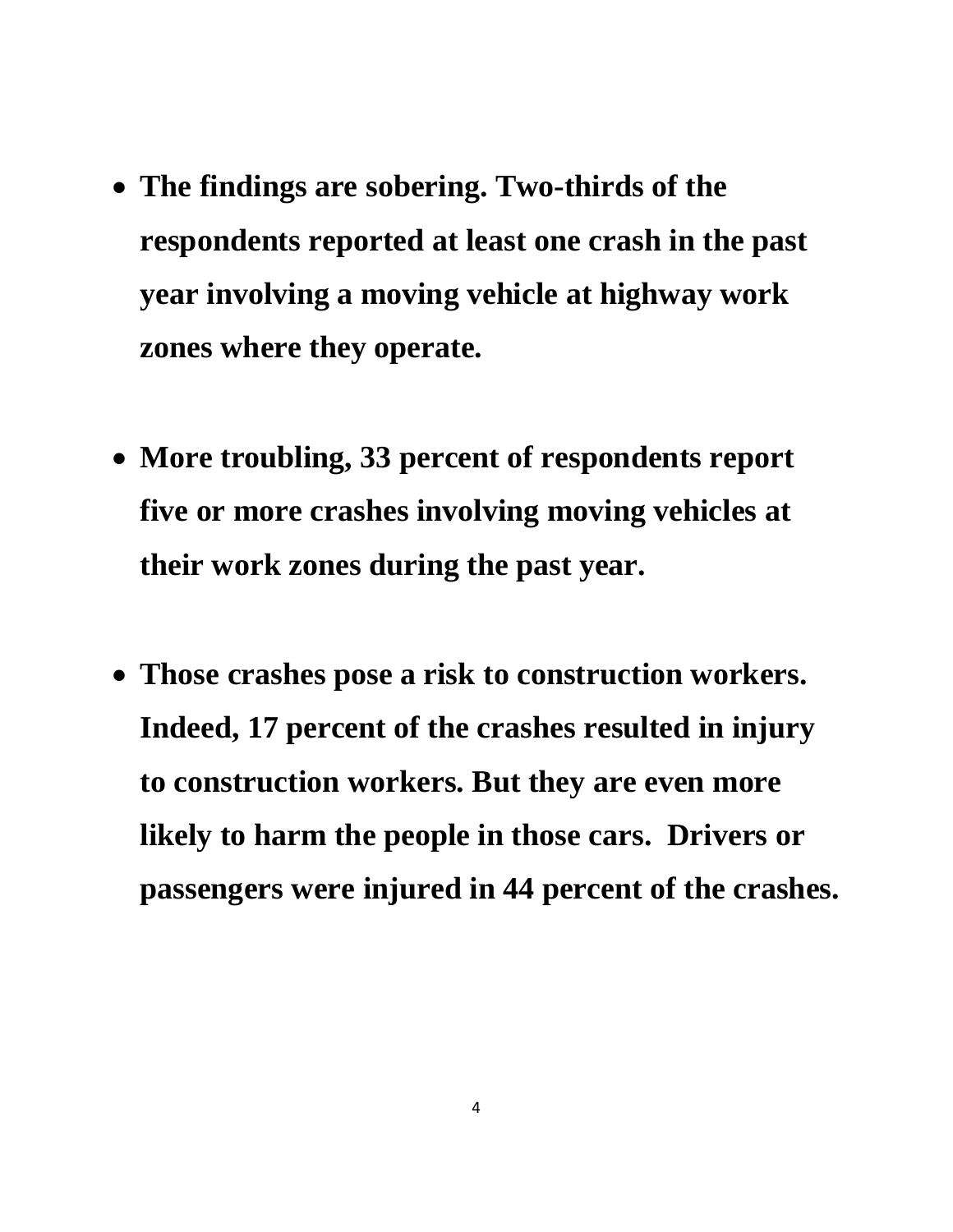- **Drivers and passengers are also more likely to be killed in work zone crashes. Contractors report that construction workers were killed in five percent of work zone crashes, while drivers or passengers were killed in 15 percent of work zone crashes.**
- **The sad fact is there are too many cars crashing into too many work zones, putting too many lives at risk.**
- **The only good news coming out of this year's highway work zone survey is that the coronavirus and the related reductions in driving appear to have helped improve work zone safety.**
- **Fifty-eight percent of respondents said changes in highway traffic levels since the coronavirus has made work zones safer. But with traffic already back to 90 percent of pre-coronavirus levels by some**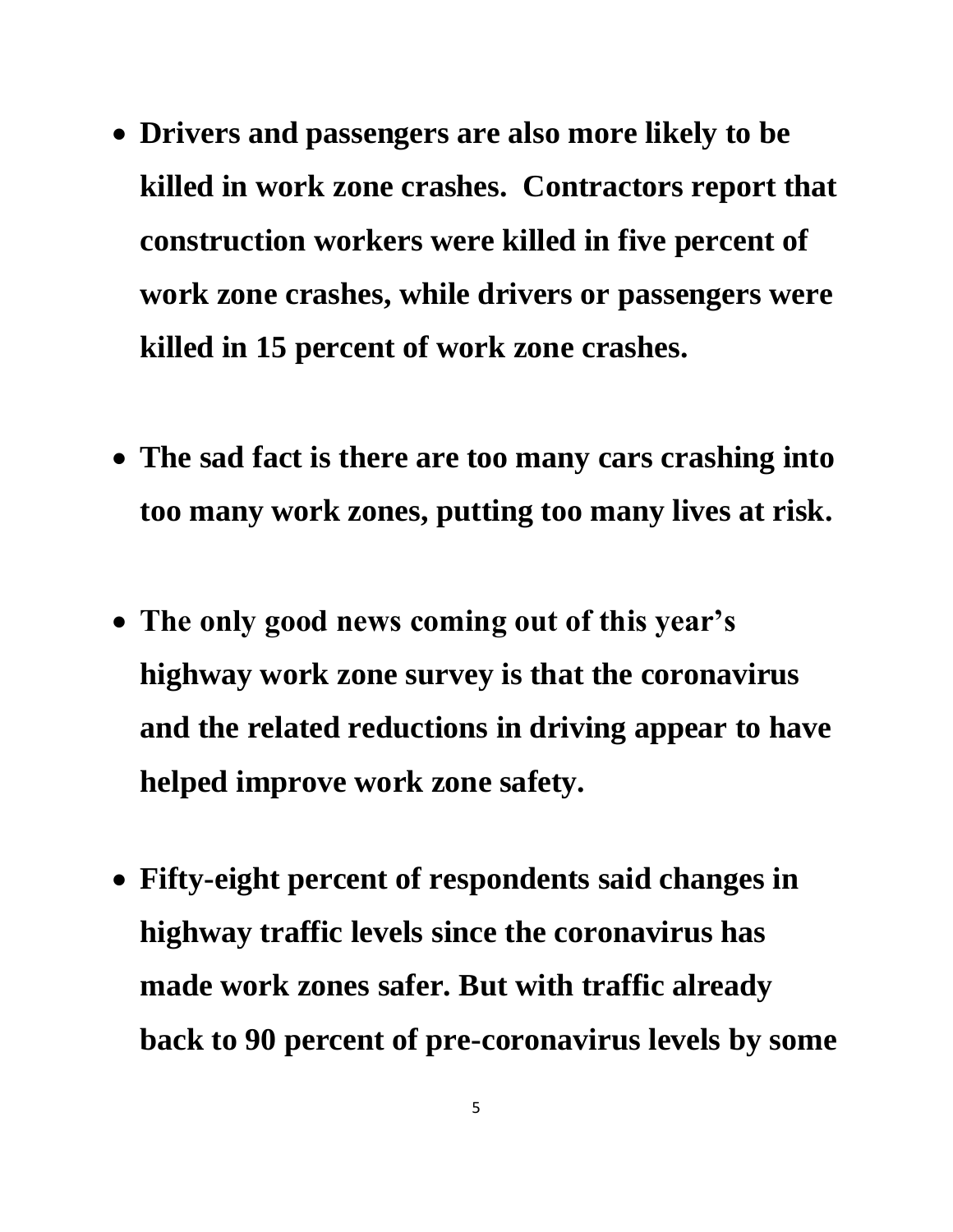**estimates, those safety improvements are likely fleeting, at best.**

- **Indeed, with many people still reluctant to fly, it is likely that many more people will be hitting the road this summer for their vacation plans. That includes the upcoming July 4th weekend, when many will head to beaches or mountains now that stay-at-home orders are over.**
- **That is why we will continue to advocate for the kind of measures that we know can improve highway work zone safety. For example, 24 percent of respondents say a greater police presence at work zone construction sites will improve safety. Jason, for example, can talk about how a Pennsylvania pilot program to have mobile speed cameras at**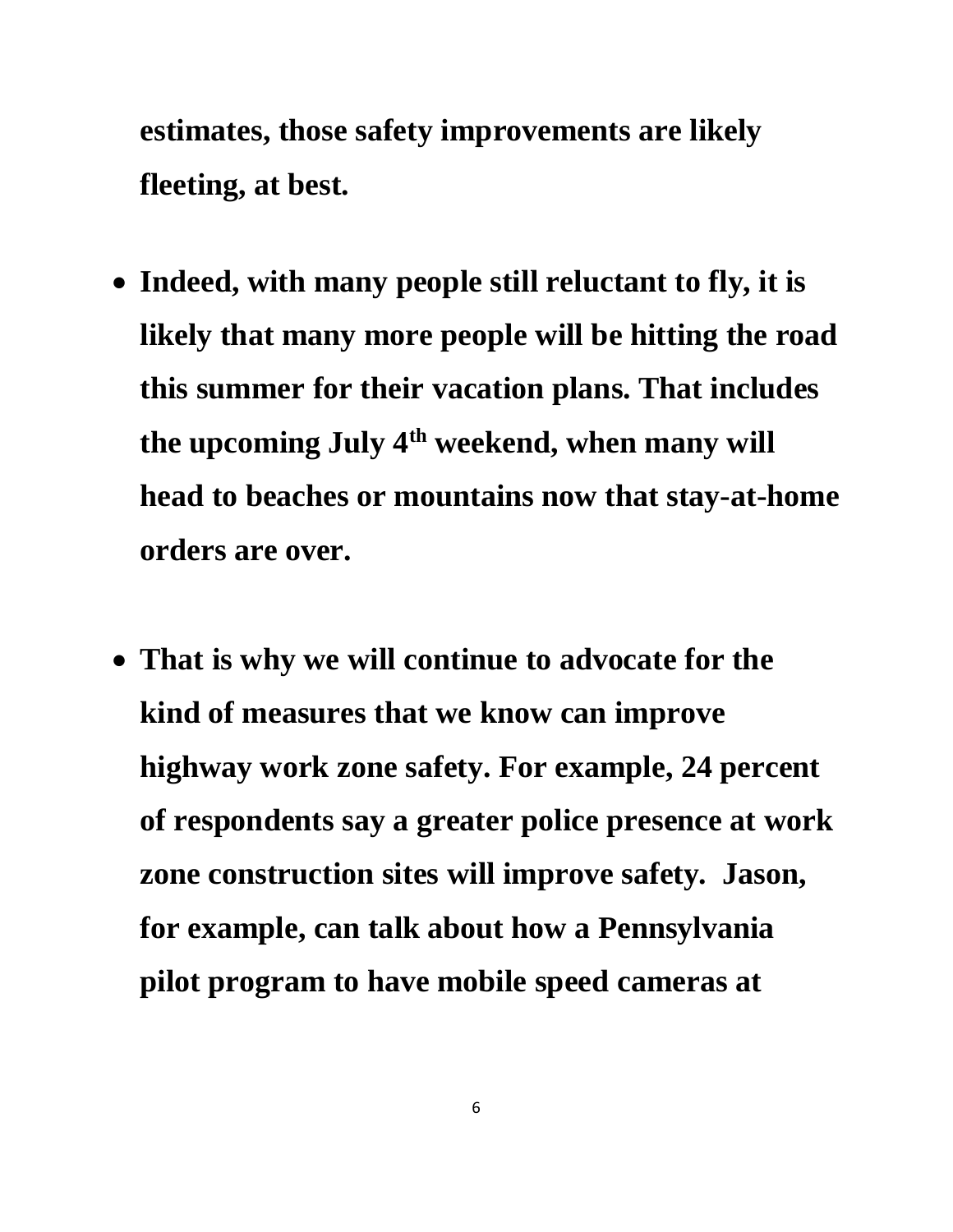**highway work zones is improving safety for workers and motorists.**

- **Another 18 percent say that stricter laws against cell phone usage and distracted driving would help improve safety. And 17 percent would like to see greater use of devices like Jersey barriers to protect workers from speeding vehicles.**
- **Meanwhile, we are working with construction technology companies, like HCSS, to find ways to use software and hardware to better protect workers along our highways. Steve will talk about this a bit more.**
- **Better technology, strong barriers and tougher enforcement are important. But the bottom line is the easiest way to improve work zone safety is to get motorists to slow down and pay attention.**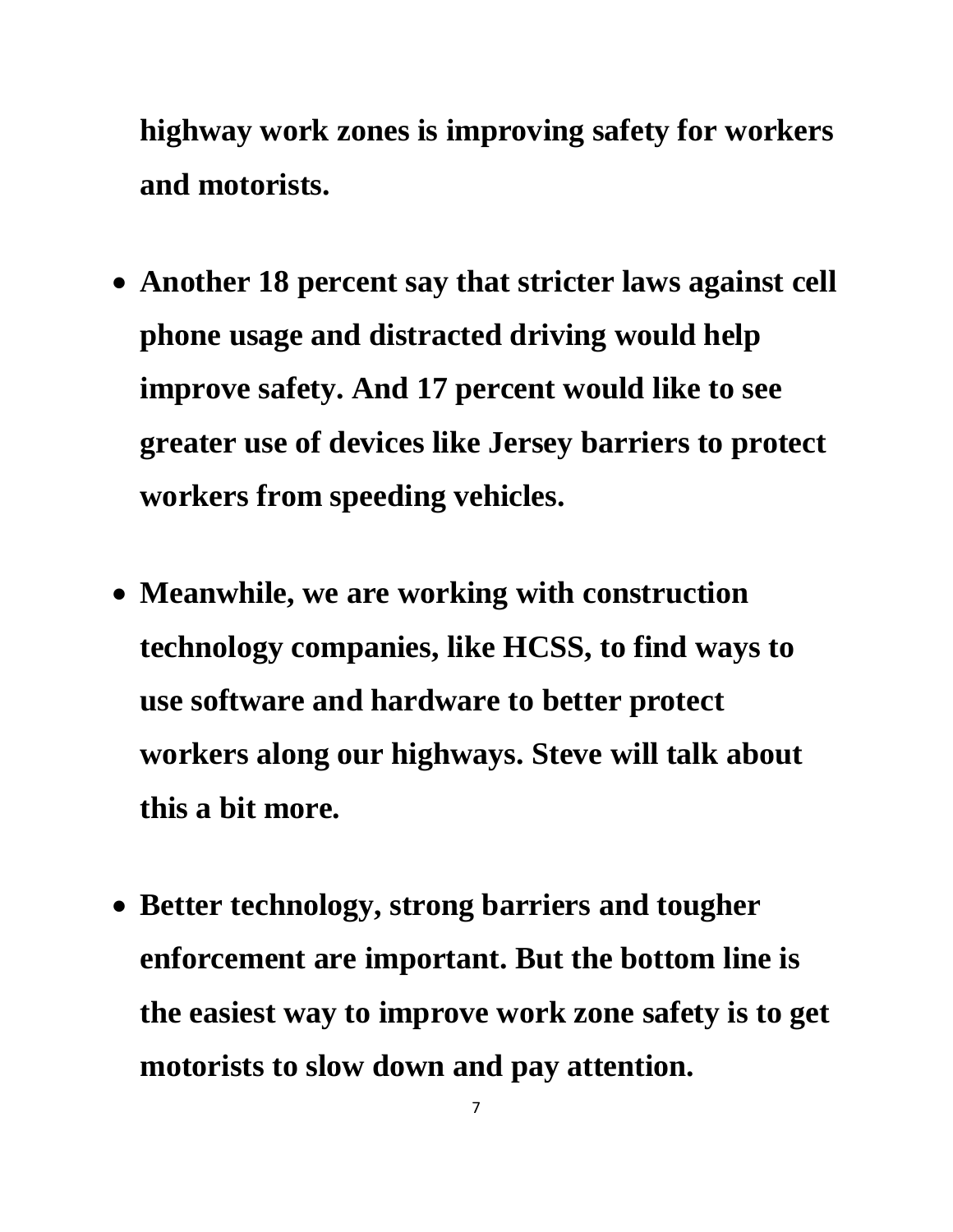- **Even when there are no workers present, motorists need to be careful navigating the narrower lanes and sudden lane shifts that are common to many highway work zones.**
- **We are all very busy. But our message to every motorist is this: when you see construction signs and orange barrels, obey the posted speed limit and keep your eyes on the road. And please, get off the phone.**
- **No amount of saved time, and certainly no social media post or text, is worth the safety of you, your passengers or the men and women working on our roads.**
- **Thank you and now I would like to ask Steve McGough to say a few words about why his firm,**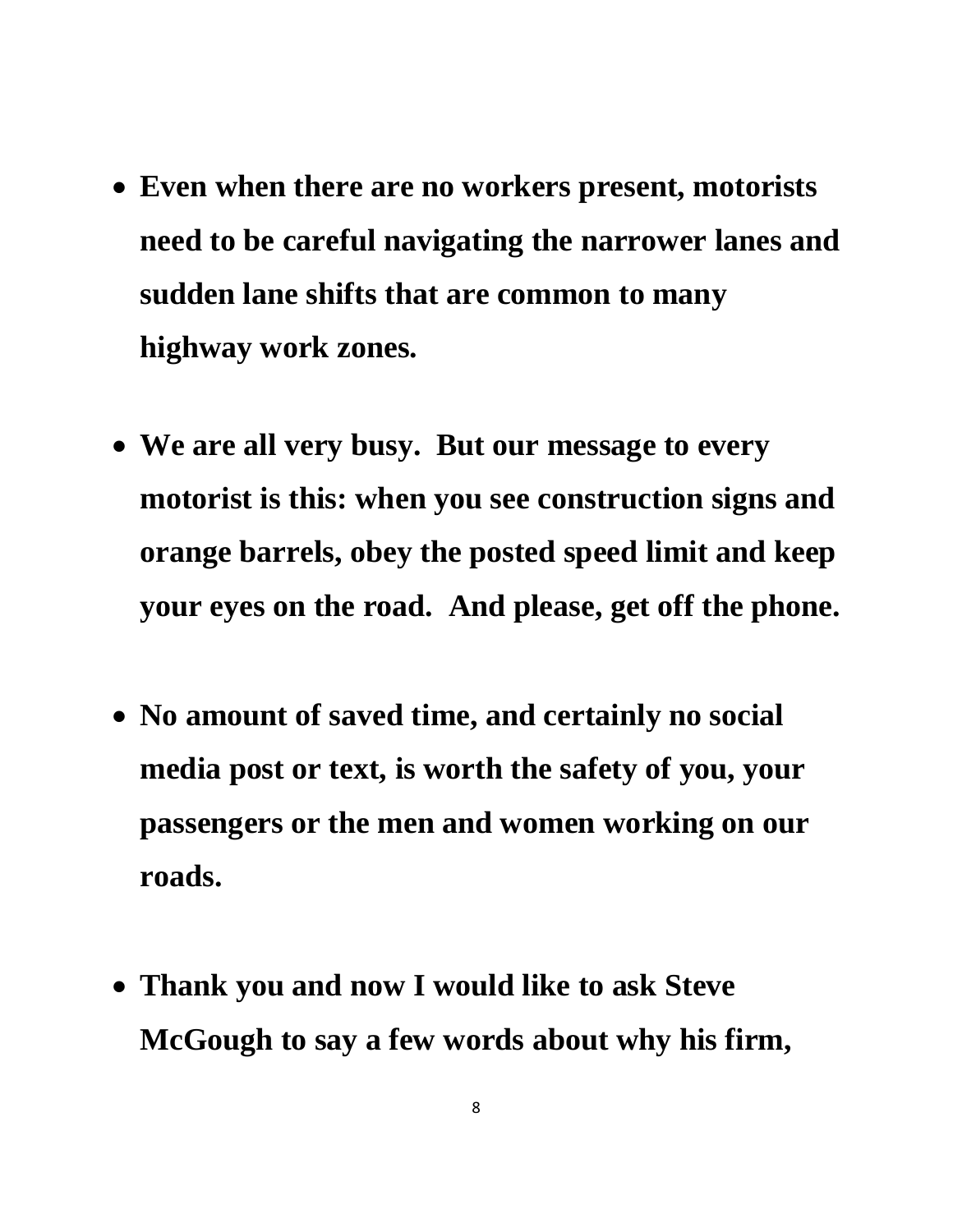**HCSS, is so committed to highway work zone safety. Steve…**

*(Steve speaks)*

- **Thank you, Steve, for your support and for the work you guys are doing to help protect workers and motorists alike.**
- **And now I would like to ask Jason Koss from the Constructors Association of Western Pennsylvania to talk about why highway work zone safety is so important to his chapter's members and how they are working with state and local officials to improve work zone safety.**

*(Jason speaks)*